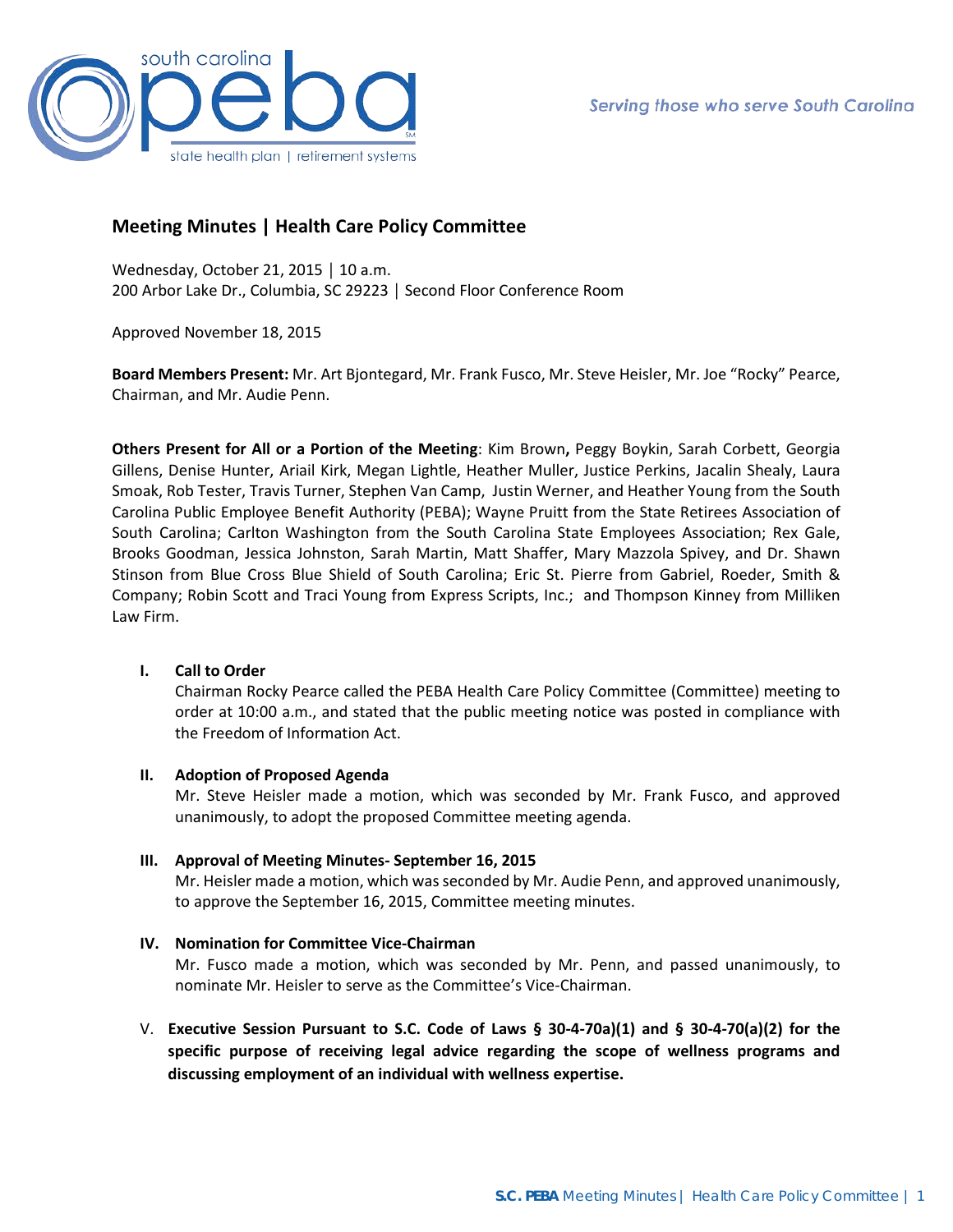At 10:05 a.m., Mr. Heisler made a motion, which was seconded by Mr. Penn, and approved unanimously, to recede into executive session for the specific purpose of receiving legal advice regarding the scope of wellness programs and discussing employment of an individual with wellness expertise.

 The Committee reconvened in open session at 10:50 a.m. It was noted that no action was taken while in executive session.

#### **VI. Disease Management**

Dr. Shawn Stinson, Chief Medical Officer for Blue Cross Blue Shield of South Carolina (BCBSSC), introduced Ms. Jessica Johnston, Director of Population Health, to present a report on disease management. Ms. Johnston stated that the State Health Plan (SHP) total care management savings for 2014 was \$189,237,691.

Ms. Johnston reviewed enrollment by condition, and stated that SHP members were similar to the benchmark on most conditions, but have a slightly higher prevalence of diabetes and hypertension than the benchmark. Ms. Johnston added that the top high risk conditions include migraine and cardiovascular; top low risk conditions include hypertension and hyperlipidemia; and top conditions overall include hypertension, hyperlipidemia; and diabetes. Ms. Johnston reported that of the 453,833 SHP members enrolled in 2014, there are 143,369 (32 percent) of members who are automatically enrolled in disease management. Ms. Johnston added that 10 percent of the disease management population is high risk and 90 percent is low risk. In 2014, enrollment in the migraine program increased by 26 percent, and medical emergency room cost attributable to migraines increased by 31.3 percent.

Ms. Johnston reported that the disease management overall savings based on a 2012-2013 blended expected allowed amount as compared to 2014 actual allowed per member/per month totaled \$21.4 million. Cost savings included \$9.2 million from the chronic obstructive pulmonary disease (COPD) program; \$7.5 million from the asthma program; and total hospital admissions and emergency room visits declining in 2014 over the two prior consecutive years. Ms. Johnston also noted that cost per admission and emergency room visits increased by 1.6 percent and 2.2 percent respectively.

#### **VII. Digital Wellness Platform**

Ms. Sarah Martin, Assistant Vice-president, BCBSSC, reviewed a new messaging feature that will be available to SHP members effective December 1, 2015. Ms. Martin explained that this new feature will be a two-way secure, Heath Insurance Portability and Accountability Act (HIPPA) compliant, messaging service that will allow BCBSSC to send notifications directly to the end user which includes members, spouses, and dependents. Ms. Martin advised that messages will be cobranded with PEBA to allow PEBA communications staff to send messages through the BCBSSC system as well.

Ms. Martin stated that BCBSSC has partnered with Rally Health to help engage members to make small day-to-day changes to live healthier lives. Ms. Martin explained that Rally can be accessed through any mobile device or tablet, and benchmarks engagement against other consumer tools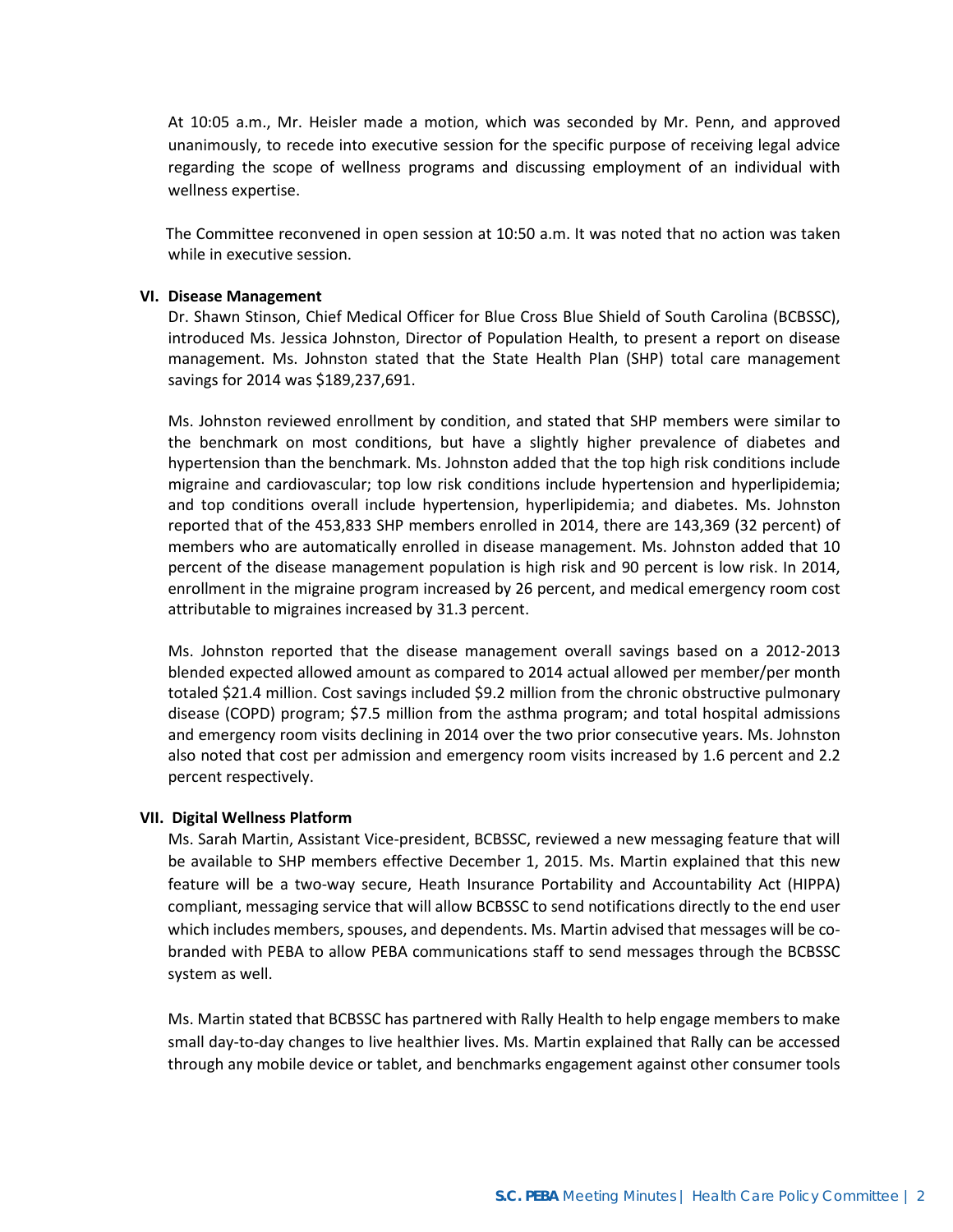such as Facebook, Twitter, and Linkedin. Ms. Martin stated that Rally has six compartments including coaching integration, and rewards, which creates a sustained engagement loop. Ms. Martin reviewed a sample RALLY health survey that includes 52 questions based on branching logic. Ms. Martin explained once a member completes the health survey, they will receive a "RALLY age" which quantifies how well a member is adhering to healthy activities, and provides targeted intervention in four different categories. Ms. Martin advised that RALLY is currently integrated with mobile devices, and includes mission reminders; health coaching; virtual

Chairman Pearce thanked Ms. Johnston and Ms. Martin for their presentations.

## VIII. **Hospital Quality Information Initiative Follow-up**

challenges; and rewards for a healthy lifestyle.

Mr. Rob Tester, PEBA's Health Care Policy Director, stated that since there is not a single credible source of quality information nationwide, and the demographics of the membership within the State Health Plan vary, PEBA's recommendation is to establish a web page as a single point of contact containing all of the Hospital Quality Information sources for participants in the SHP. Mr. Tester added that utilizing all of the recommended sources provides a credible cross-reference of information for a variety of conditions, and provides members with a foundation of quality data to make the best informed decision for their specific needs. Mr. Tester advised that PEBA staff has suggested establishing an ongoing Hospital Quality Information working group to continue to examine and update PEBA's approach to Hospital Quality Information. The working group will include Committee member Mr. Fusco, Dr. Stinson, Mr. Eric St. Pierre (consultant with Gabriel, Roeder, Smith & Company), Mr. Tester, and any other appropriate representatives to be determined by the group.

Following further discussion, Mr. Art Bjontegard made a motion, which was seconded by Mr. Heisler, and approved unanimously, to accept the staff recommendation as listed above to also include Mr. Penn. The motion passed unanimously.

### **IX. Employer Group Reports**

Ms. Laura Smoak, PEBA's Analytics and Health Initiatives Director, stated that PEBA staff along with the Office of Revenue and Fiscal Affairs (RFA) has developed an annual report for PEBA's participating employers. Ms. Smoak advised that the report will be distributed annually to provide employer groups a better understanding of the health status of their employees and eligible dependents. The report will represent the two most recent calendar years to allow employers the opportunity to see changes in their population's health status. Ms. Smoak stated that the employer group report will include information on:

- Adult and dependent child demographics (total member counts, age and gender);
- Member health risk status (low, medium, or high);
- Chronic condition prevalence rates; and
- Participation rates in covered preventive screening.